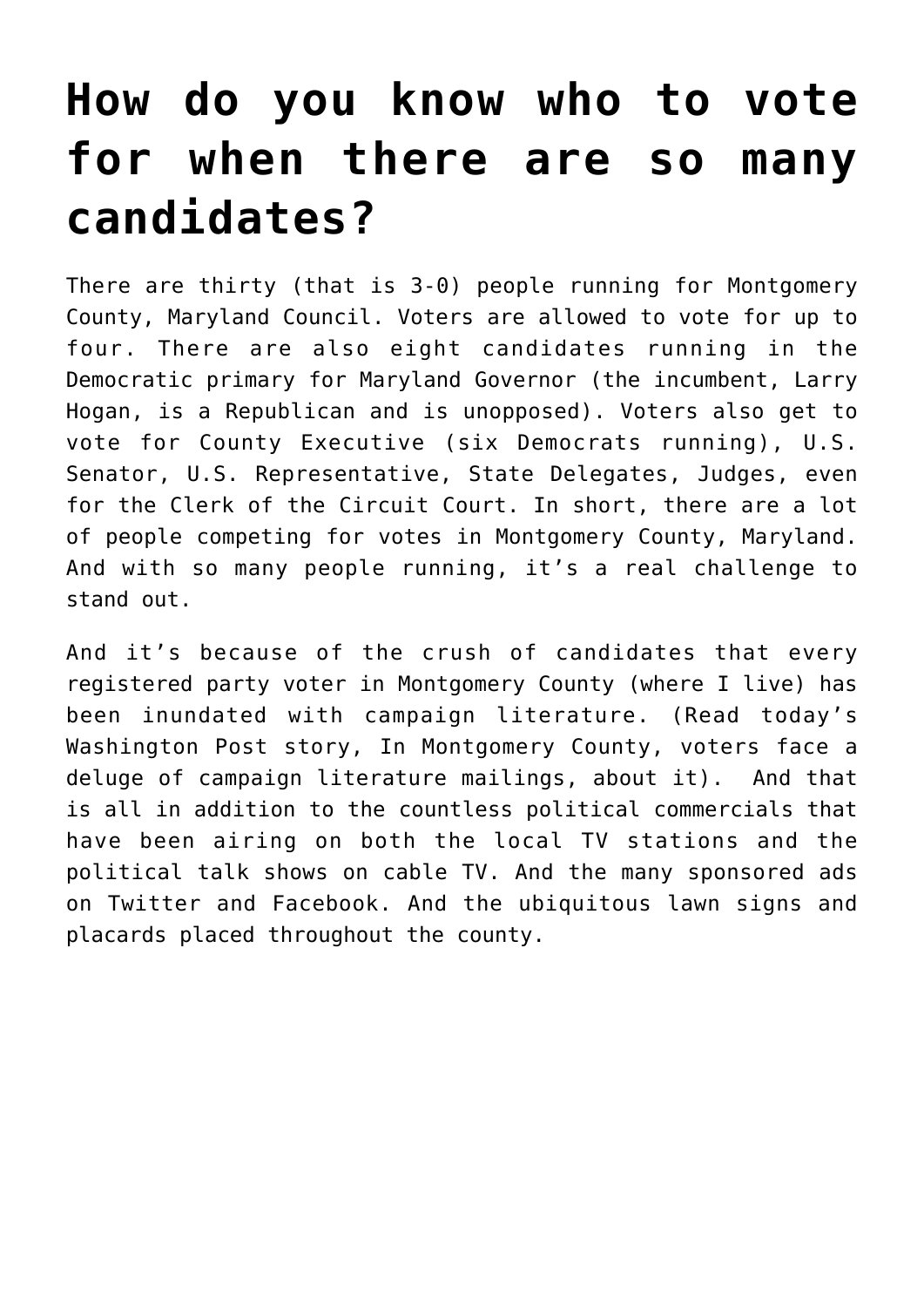

Placards outside Silver Spring Early Voting Center

I know because I have received dozens of door hangers and flyers on my doorstep, dozens of flyers in the mail, tons of emails, and even personalized texts to my cell phone (I am still trying to figure out how they got the number). The most notable piece of campaign literature that I got was a form letter from a candidate stuffed inside a handwritten envelope.

## **The name of the game**

When a race is so crowded, you have to really fight to stand out. When you are running against 29 other candidates, name recognition matters. And so you spend a lot of money to make sure people know and remember your name.

## **So you need money to succeed in politics**

There are two big problems with making name recognition a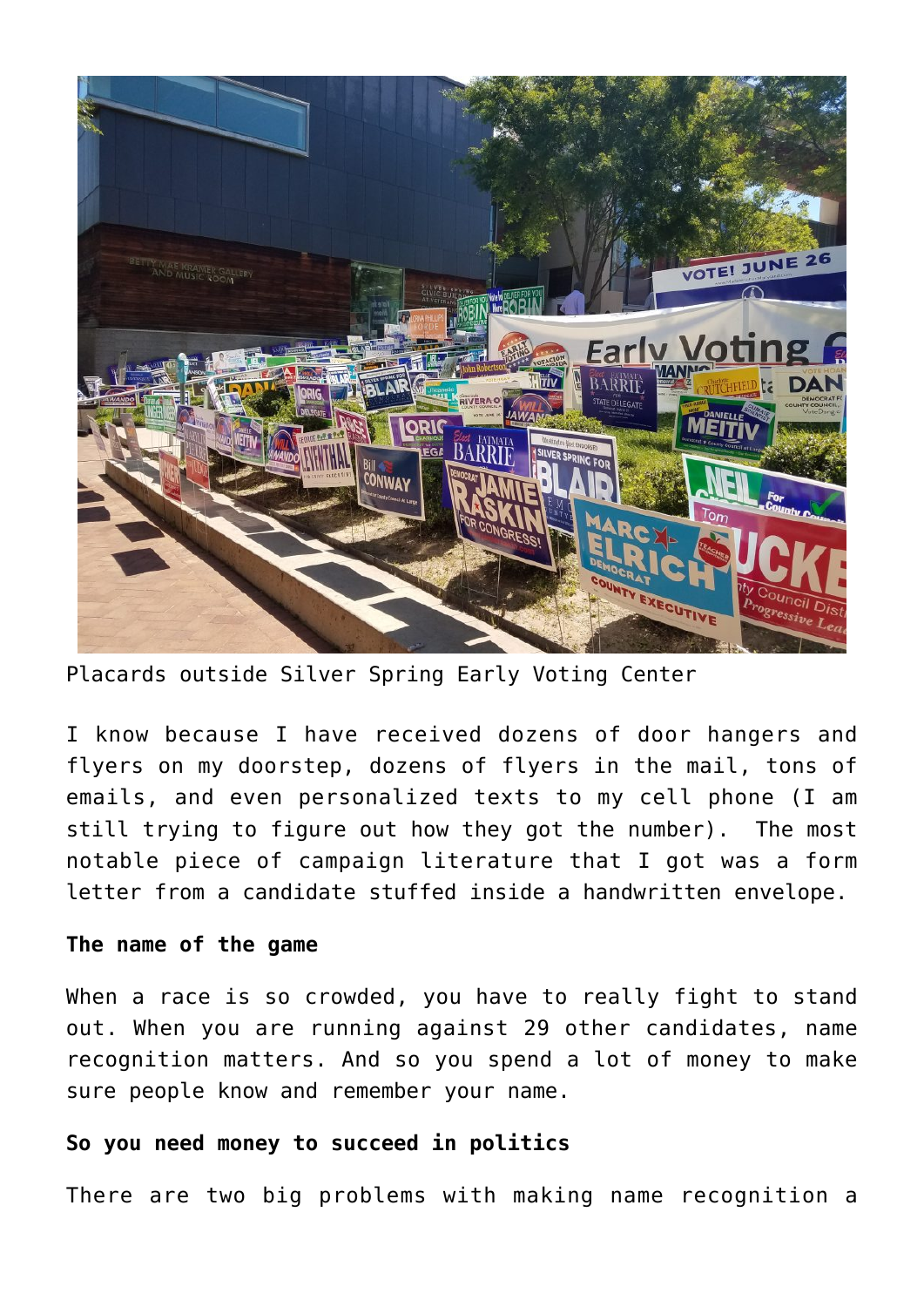priority. The first is that you need a lot of money to be able to make people remember your name, which means candidates with the deepest pockets have a big (unfair?) advantage. And indeed, in Montgomery County, two self-made millionaires (David Trone, who is running for U.S. Congress, and David Blair, who is running for Montgomery County Executive) are leading in the amount of money spent. Both these guys are saturating the market with flyers, TV commercials, placards and so forth.

## **And a stand voters agree with**

The second problem is that we don't vote on name recognition alone. Serious voters (and primary voters tend to be serious) vote on where candidates stand on issues they care about. Name recognition is helpful for sure, but it doesn't inform voters sufficiently. If voters care about issues, it becomes incumbent on them to research the candidates' positions. Thankfully, the League of Women Voters publishes a Voters' Guide. And most candidates have websites.

In the end, you vote for people who reflect your priorities and values, not for the person with the most lawn signs or door hangers. To really stand out in a crowded field, candidates need to be able to communicate who they are, what they stand for, and why they are the better choice. That takes a lot of money, great communications know-how, and superb political skill.

May the best candidates win! And if you live in Maryland, don't forget to vote on June 26th.

UPDATE: Today, I received an additional five pieces of campaign literature in the mail, three of those promote ONE candidate, and the other is the tenth or so piece I have received from another candidate. Sending three pieces of mail about one candidate strikes me as overkill, and could backfire. Certainly the other candidate, who clearly has very